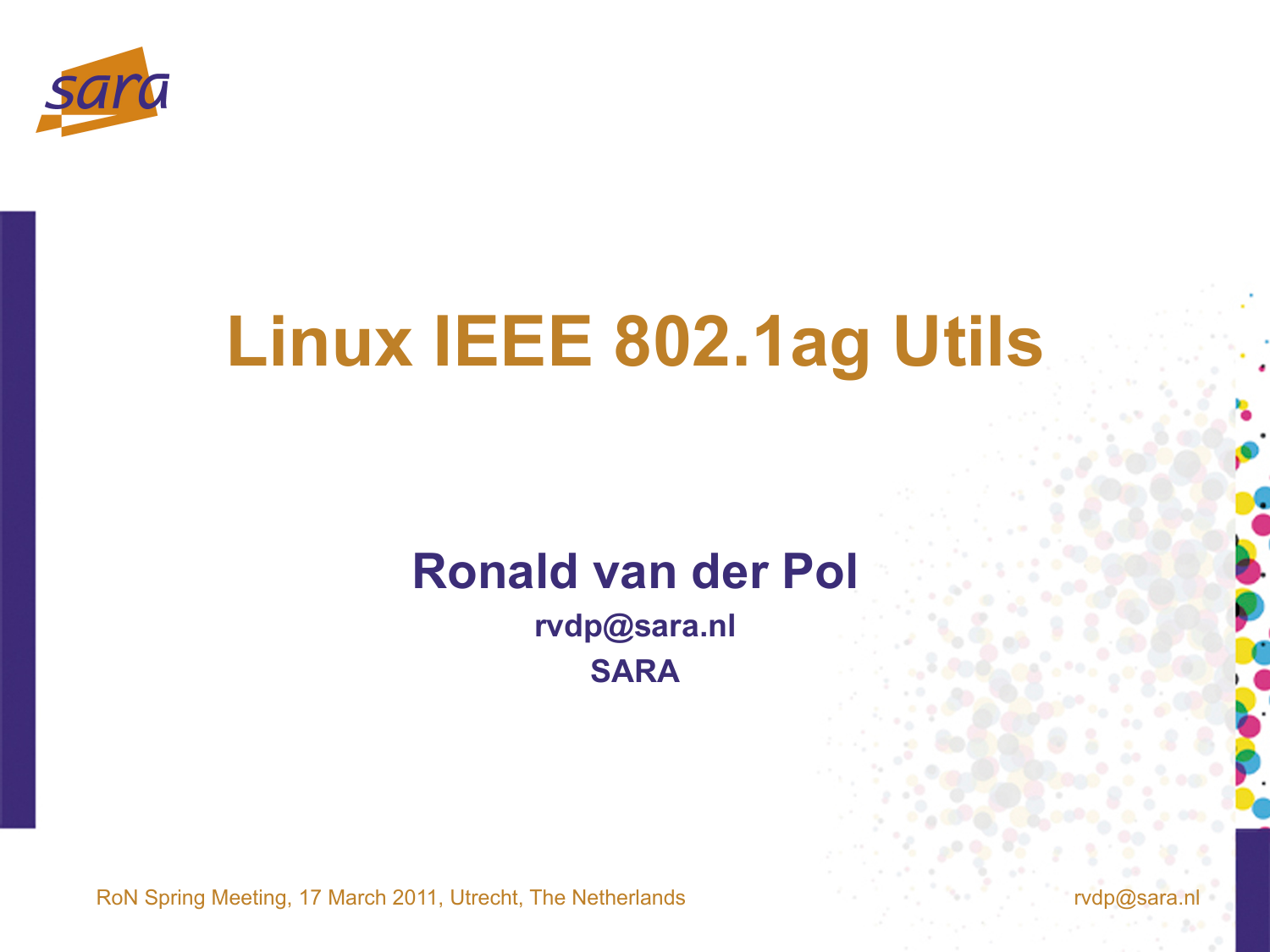

**What are the Linux 802.1ag Utils?** 

- **Very short intro about IEEE 802.1ag**
- **How can the 802.1ag utilities be used?**

RoN Spring Meeting, 17 March 2011, Utrecht, The Netherlands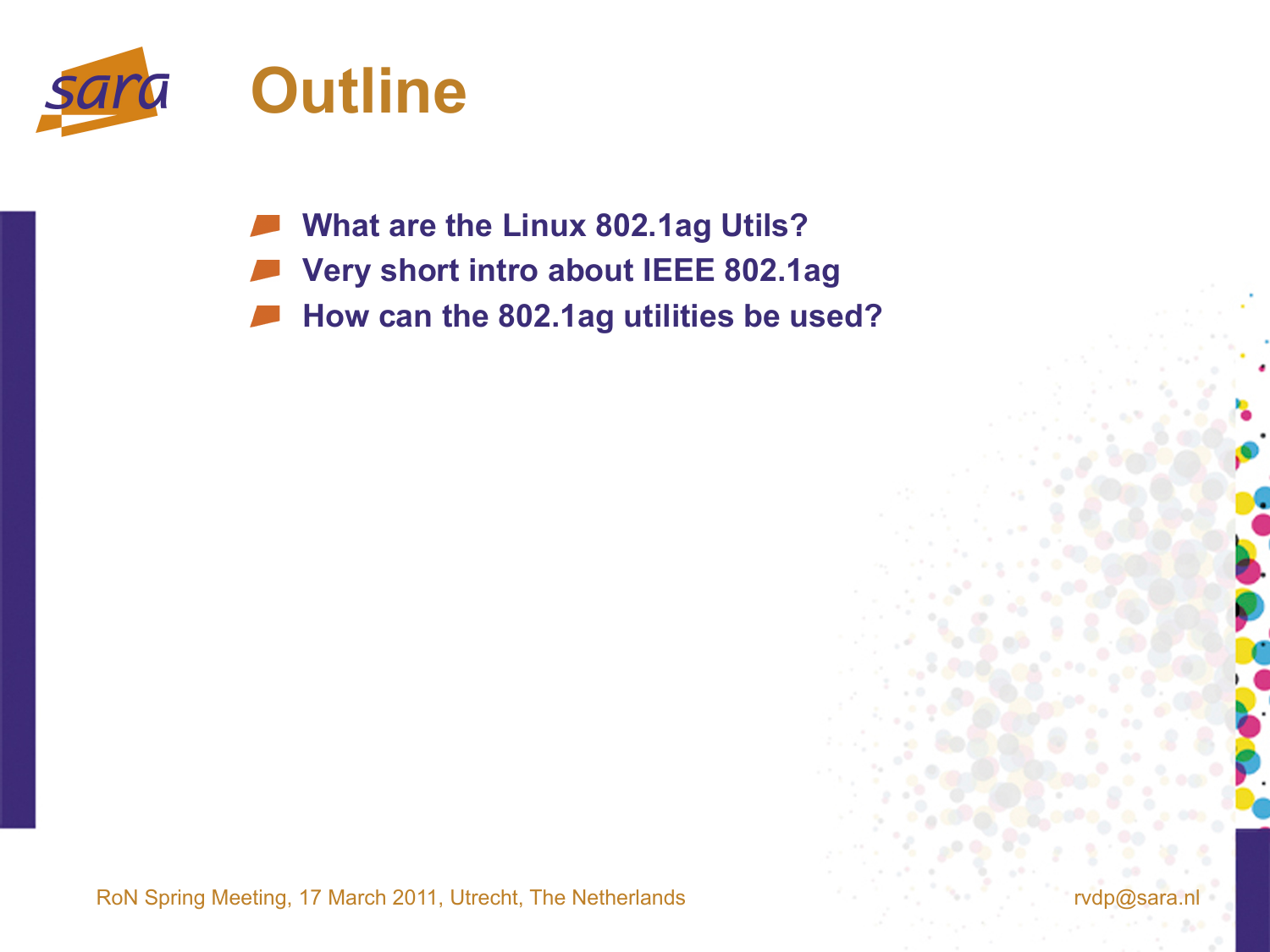

## **What are Linux 802.1ag Utils?**

**Implementation of IEEE 802.1ag on Linux** 

- **L2 ping (LBM) client**
- **L2 traceroute (LTM) client**
- **Daemon sending CC and answering LBM and LTM probes**
- **Open Source (BSD License)**
- **User space implementation (raw Ethernet sockets)**
- **Work In Progress**

RoN Spring Meeting, 17 March 2011, Utrecht, The Netherlands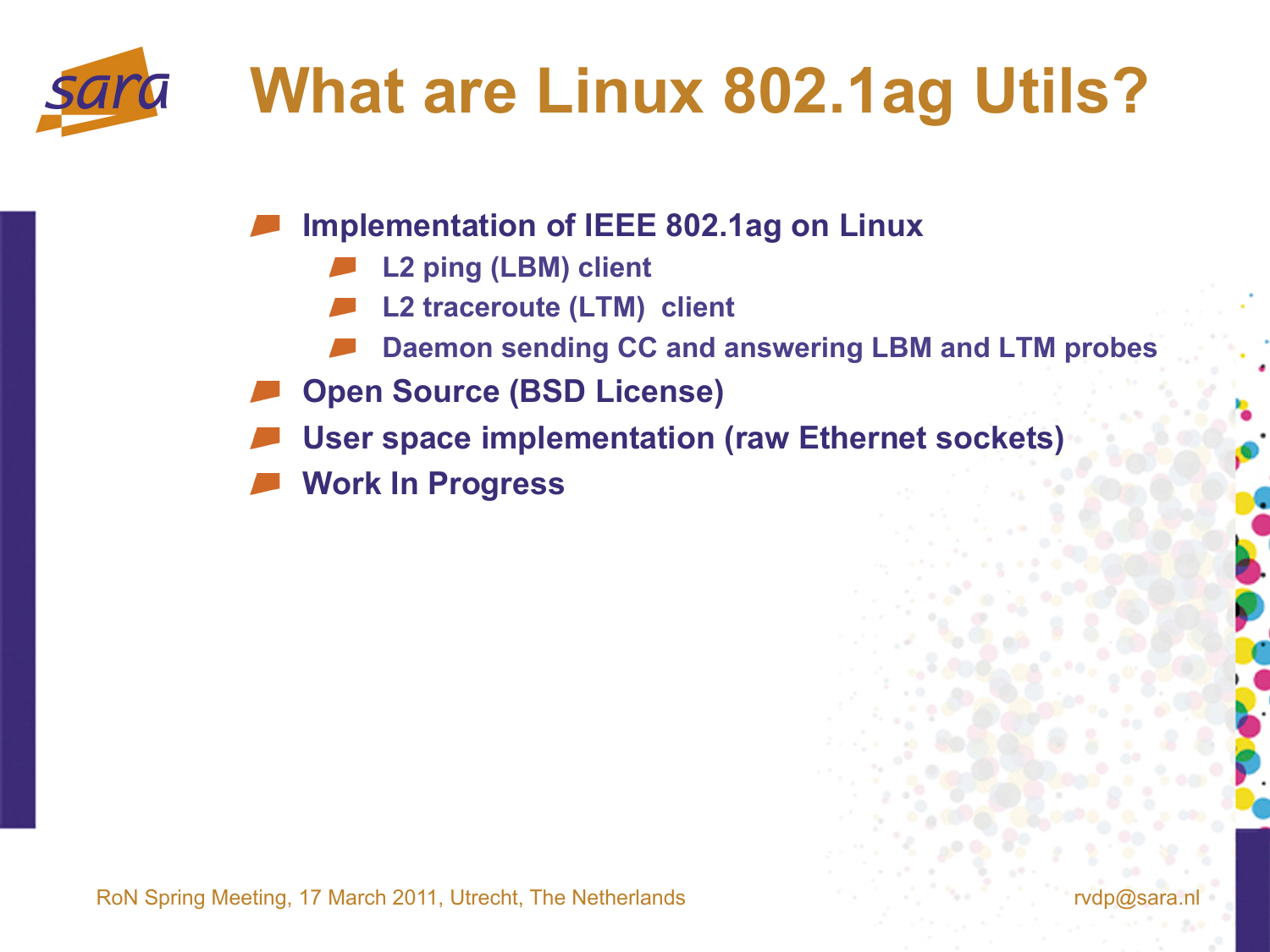# **Ethernet OAM / IEEE 802.1ag**

#### **Terminology**

- **Operations, Administration and Maintenance (OAM)**
- **Connectivity Fault management (CFM)**
- **Maintenance Domain & Maintenance Level (0-7)**
- **Maintenance End Point (MEP)**
- **Maintenance Intermediate Point (MIP)**
- **OAM types** 
	- **CC: Continuity Check ("hello")**
	- **LBM/LBR: Loopback Message/Reply ("L2 ping")**
	- **LTM/LTR Link Trace Message/Reply ("L2 traceroute")**
- **Normal Ethernet frames, ethertype 0x8902**
- **Bridges that do not support 802.1ag should forward them like other frames**
- **Usually configured per VLAN**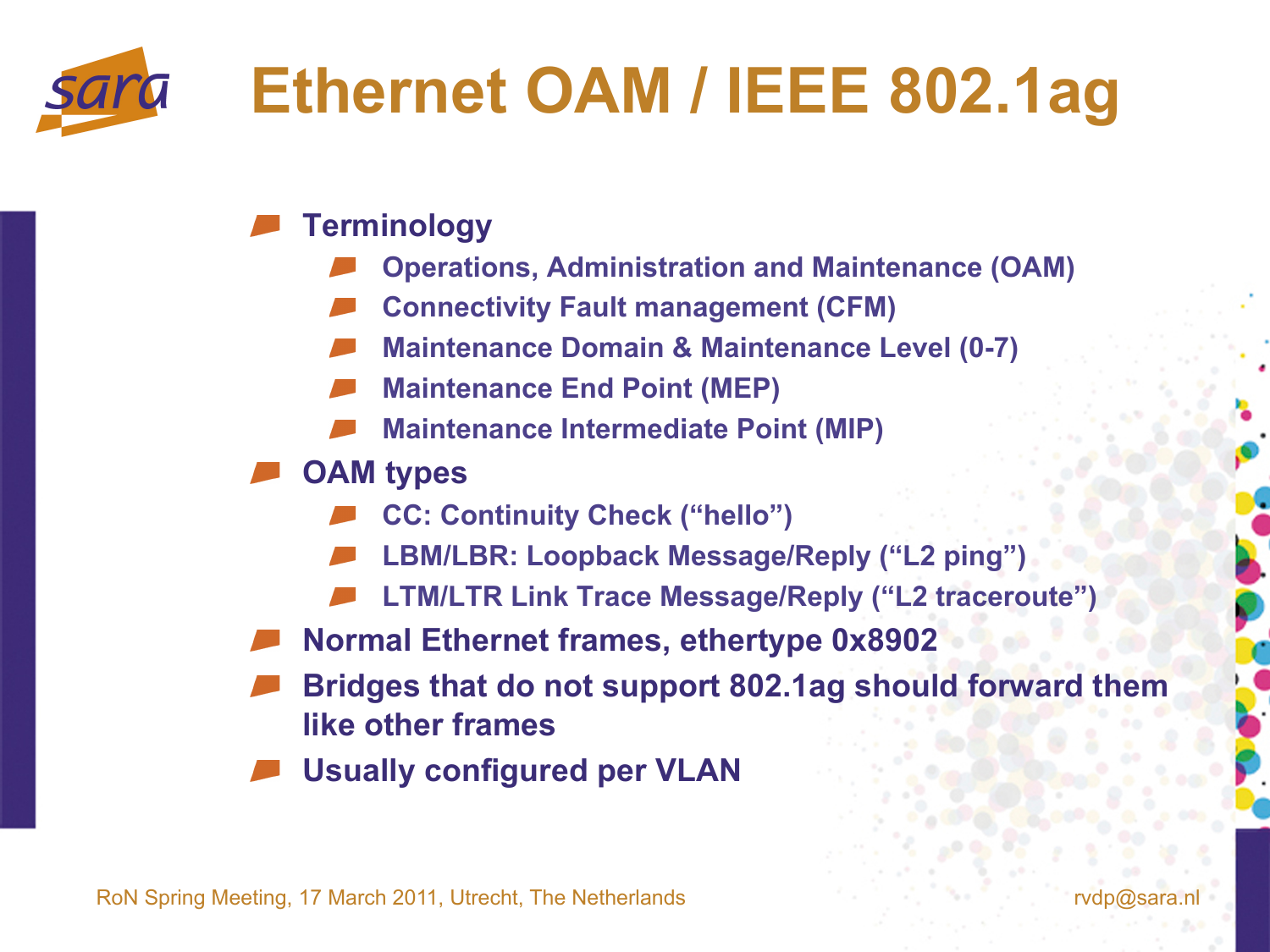

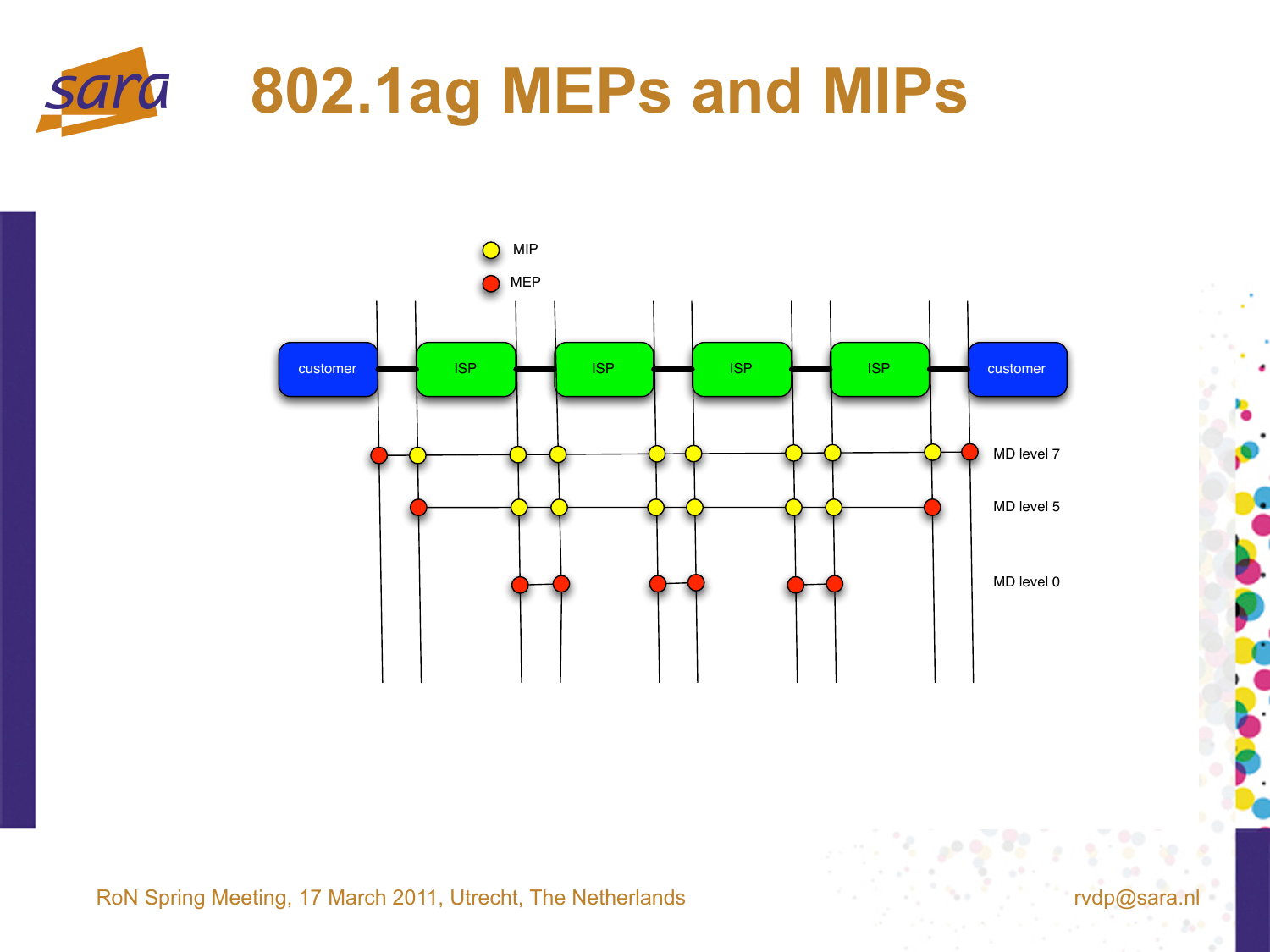

- **Continuity Check (CC)** 
	- **Periodic hello messages**
	- **Detect loss of connectivity**
	- **Sent by MEP, processed by MEPs**
- **L2 Ping (LBM/LBR)** 
	- **Sent manually from CLI**
	- **Unicast request, unicast reply**
	- **Source MEP, destination MEP/MIP**
- **L2 Traceroute (LTM/LTR)** 
	- **Sent manually from CLI**
	- **Multicast request, unicast replies**
	- **All MIPs in the path reply, until reply from destination MEP**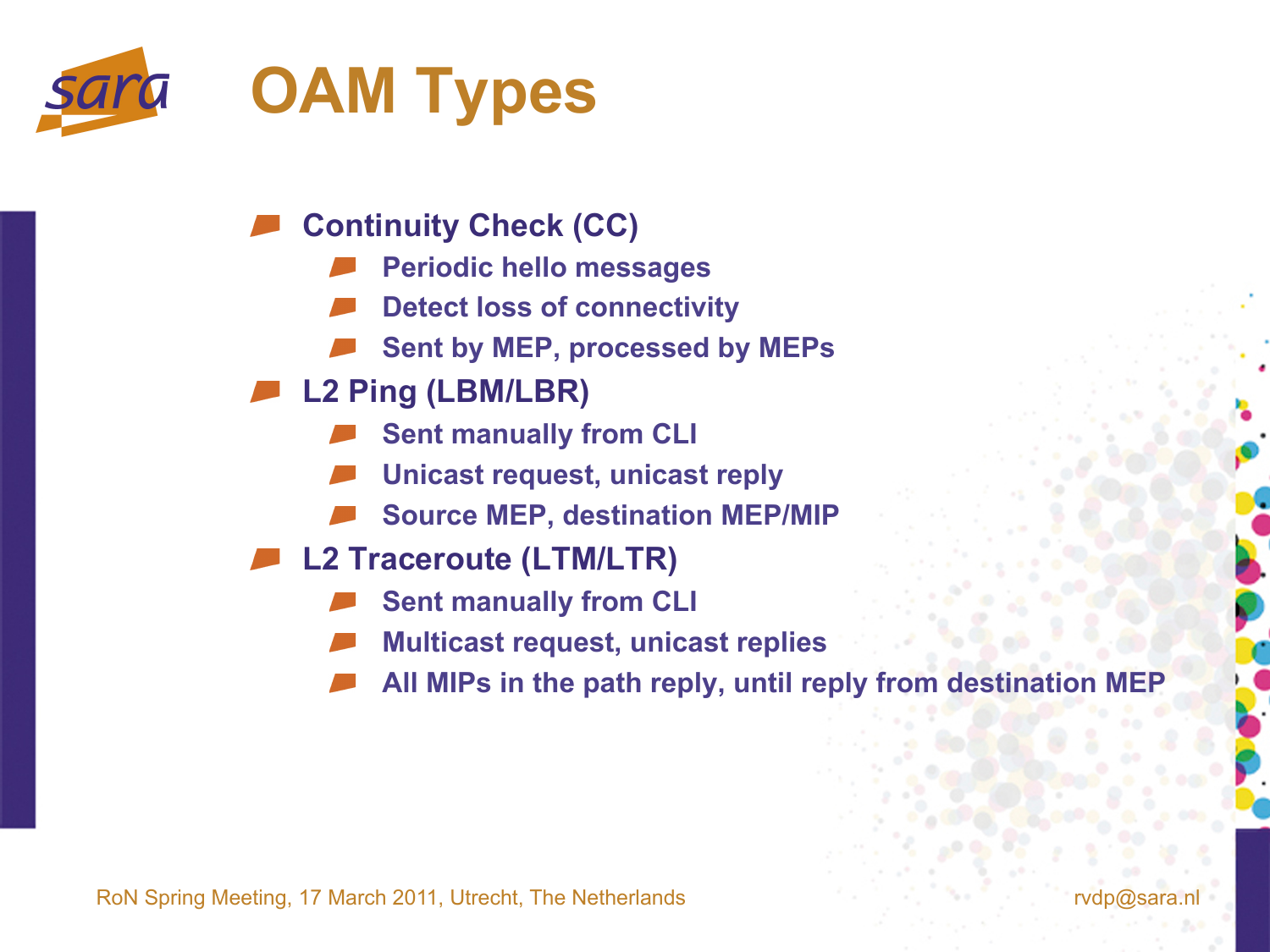



root@donder:~# l2ping -i eth5 -v 123 -l 7 -c 10 00:1b:c0:97:38:c6 CFM LBM to 00:1b:c0:97:38:c6

60 bytes from 00:1b:c0:97:38:c6, sequence 477635892, 0.839 ms 60 bytes from 00:1b:c0:97:38:c6, sequence 477635893, 0.872 ms 60 bytes from 00:1b:c0:97:38:c6, sequence 477635894, 0.817 ms 60 bytes from 00:1b:c0:97:38:c6, sequence 477635895, 0.829 ms 60 bytes from 00:1b:c0:97:38:c6, sequence 477635896, 0.851 ms 60 bytes from 00:1b:c0:97:38:c6, sequence 477635897, 0.718 ms 60 bytes from 00:1b:c0:97:38:c6, sequence 477635898, 0.713 ms 60 bytes from 00:1b:c0:97:38:c6, sequence 477635899, 0.917 ms 60 bytes from 00:1b:c0:97:38:c6, sequence 477635900, 0.731 ms 60 bytes from 00:1b:c0:97:38:c6, sequence 477635901, 0.713 ms root@donder:~#

RoN Spring Meeting, 17 March 2011, Utrecht, The Netherlands rvdp@sara.nl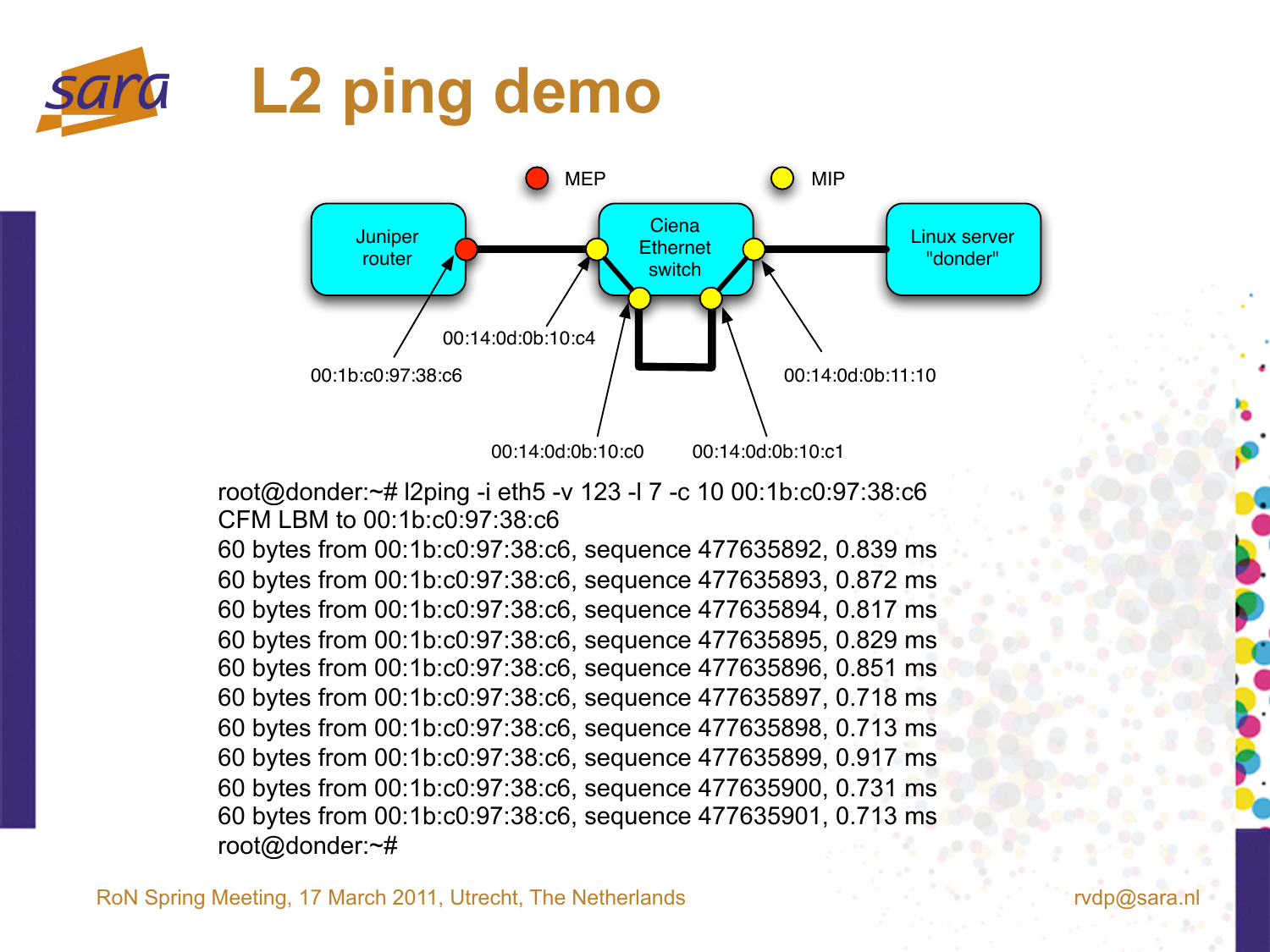



 *I do not understand this Ciena behaviour yet* 

root@donder:~# l2trace -i eth5 -v 123 -l 7 00:1b:c0:97:38:c6 Sending CFM LTM probe to 00:1b:c0:97:38:c6

ttl 1: LTM with id 1784875395

reply from 00:14:0d:0b:10:c1, id=1784875395, ttl=0, RlyFDB ttl 2: LTM with id 1784875396

reply from 00:14:0d:0b:10:c4, id=1784875396, ttl=0, RlyFDB reply from 00:14:0d:0b:10:c1, id=1784875396, ttl=1, RlyFDB ttl 3: LTM with id 1784875397

reply from 00:14:0d:0b:10:c4, id=1784875397, ttl=1, RlyFDB reply from 00:14:0d:0b:10:c1, id=1784875397, ttl=2, RlyFDB reply from 00:1b:c0:97:38:c6, id=1784875397, ttl=0, RlyHit root@donder:~#

RoN Spring Meeting, 17 March 2011, Utrecht, The Netherlands rude of the state of the reduced rough and reduced reduced and reduced reduced and reduced reduced and reduced and reduced and reduced and reduced and reduced and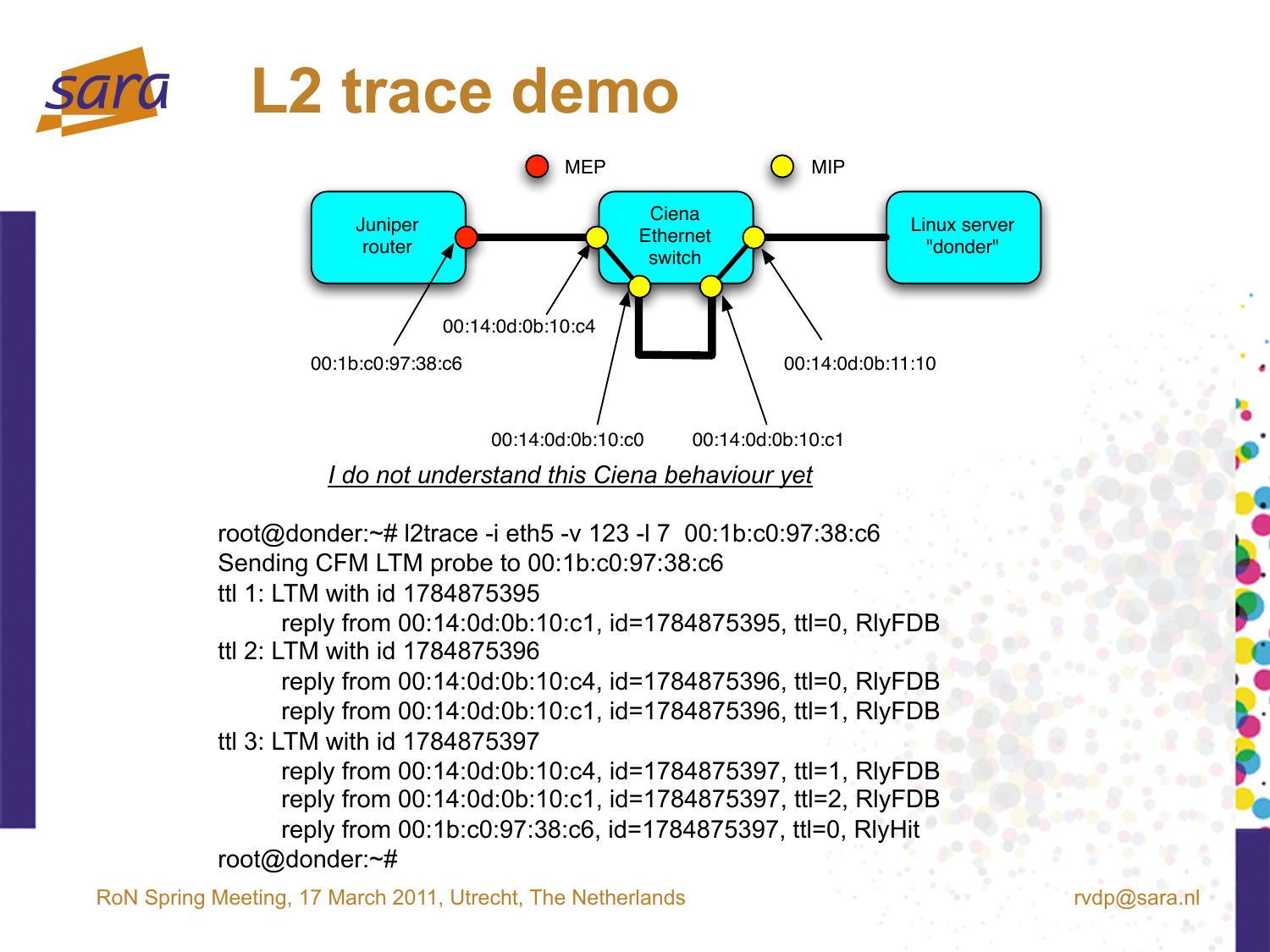



RoN Spring Meeting, 17 March 2011, Utrecht, The Netherlands row and research rough and row rough rough rough rough rough and research rough rough rough rough rough rough rough rough rough rough rough rough rough rough roug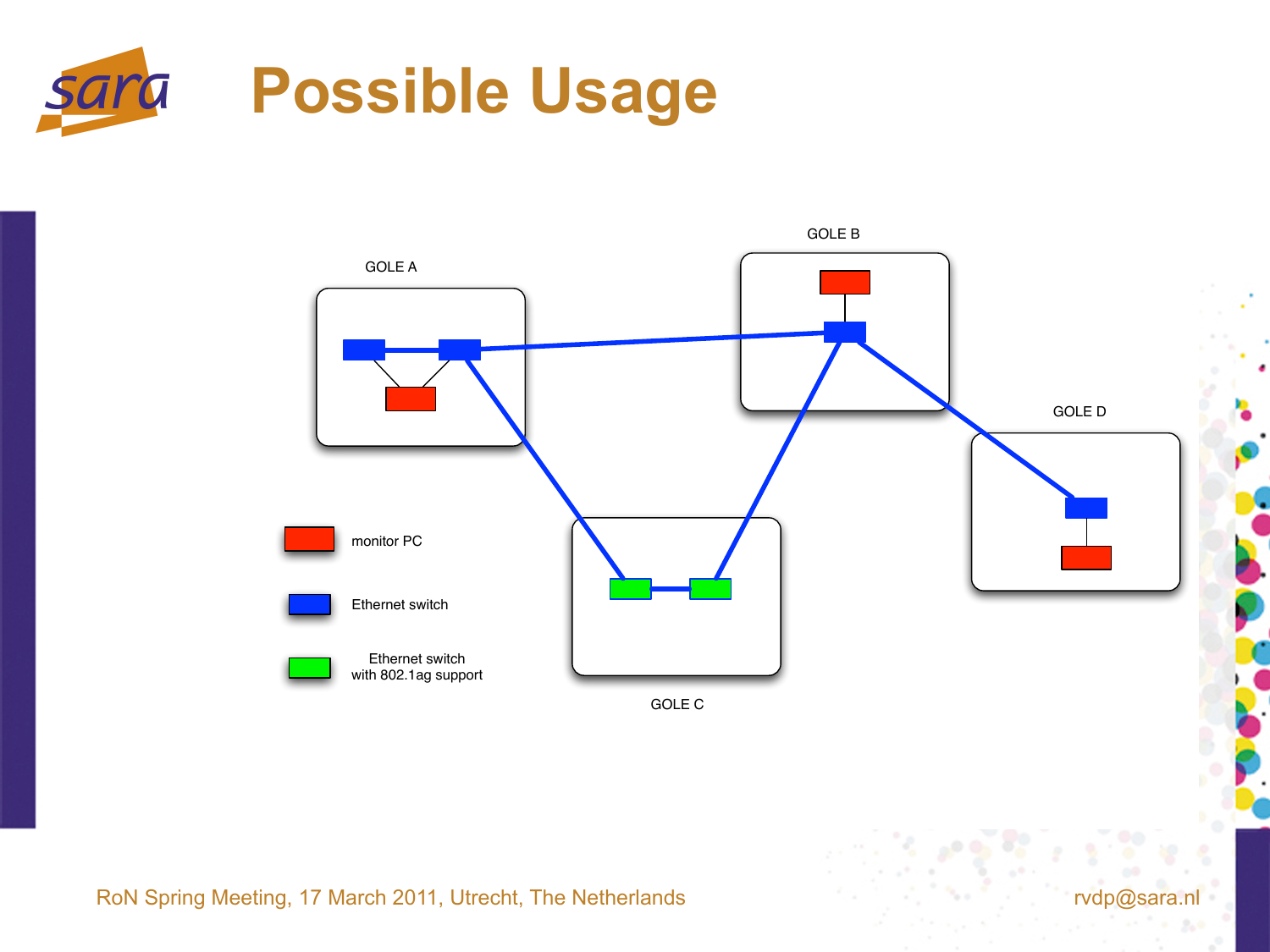

## **Implementation status**

| LBM (L2 ping)         | alpha           |
|-----------------------|-----------------|
| $LTM$ (L2 trace)      | alpha           |
| Daemon (CC, LBR, LTR) | Not yet started |

- $\triangleright$  Beta release planned in May 2011
- $\triangleright$  First release planned in Summer 2011
- $\triangleright$  Also looking at porting to BSD
- $\triangleright$  Looking for testers
	- $\triangleright$  Testing with 802.1ag capable switches
	- $\triangleright$  Testing with PC connected to non 802.1ag switch
- Please contact me: rvdp@sara.nl